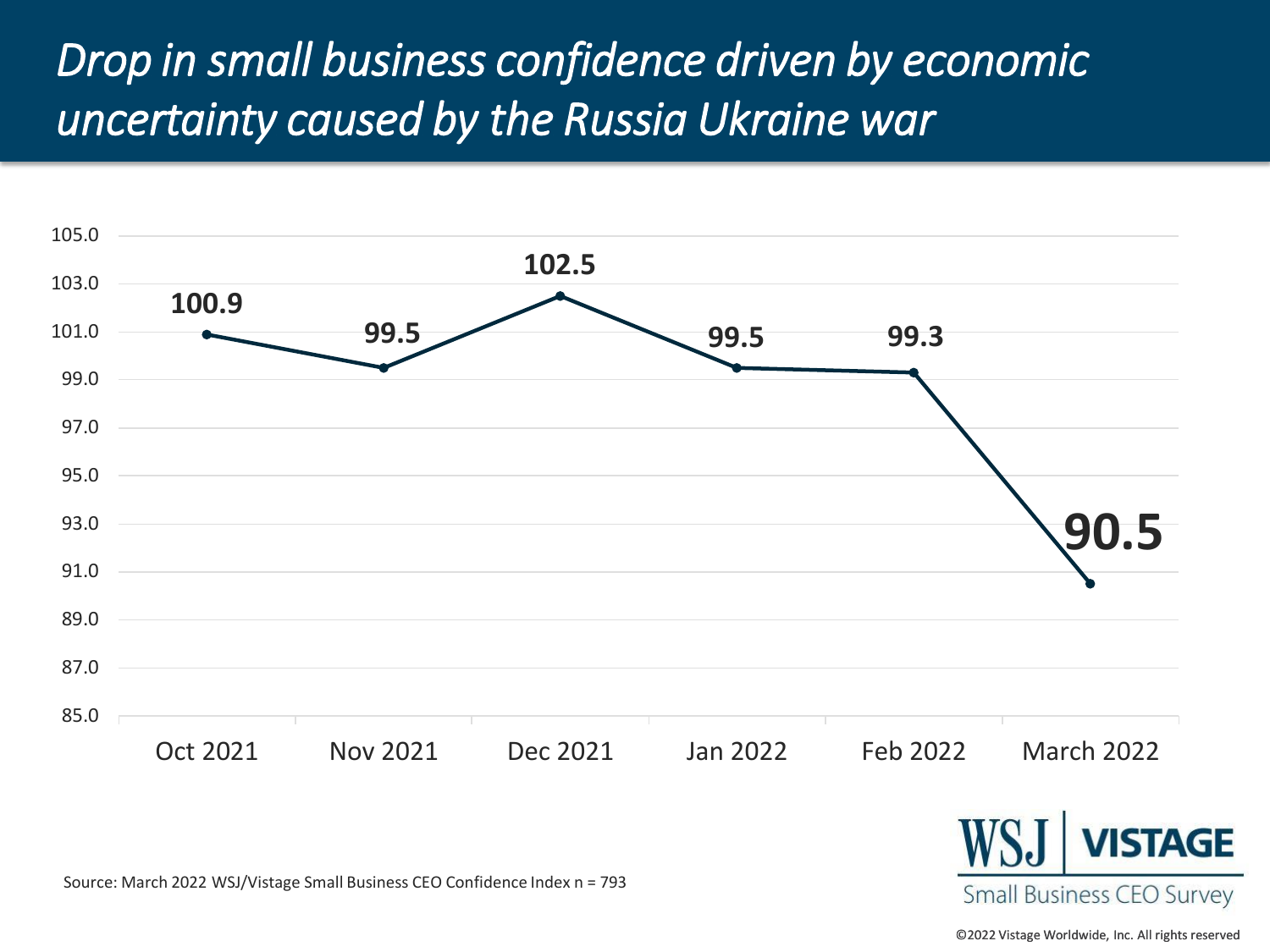# *Economic sentiment among small businesses has reversed over 4 months; 48% believe the economy has worsened*

*Compared with a year ago, how have overall economic conditions in the United States changed?*



Source: March 2022 WSJ/Vistage Small Business CEO Confidence Index n = 793

**Small Business CEO Survey**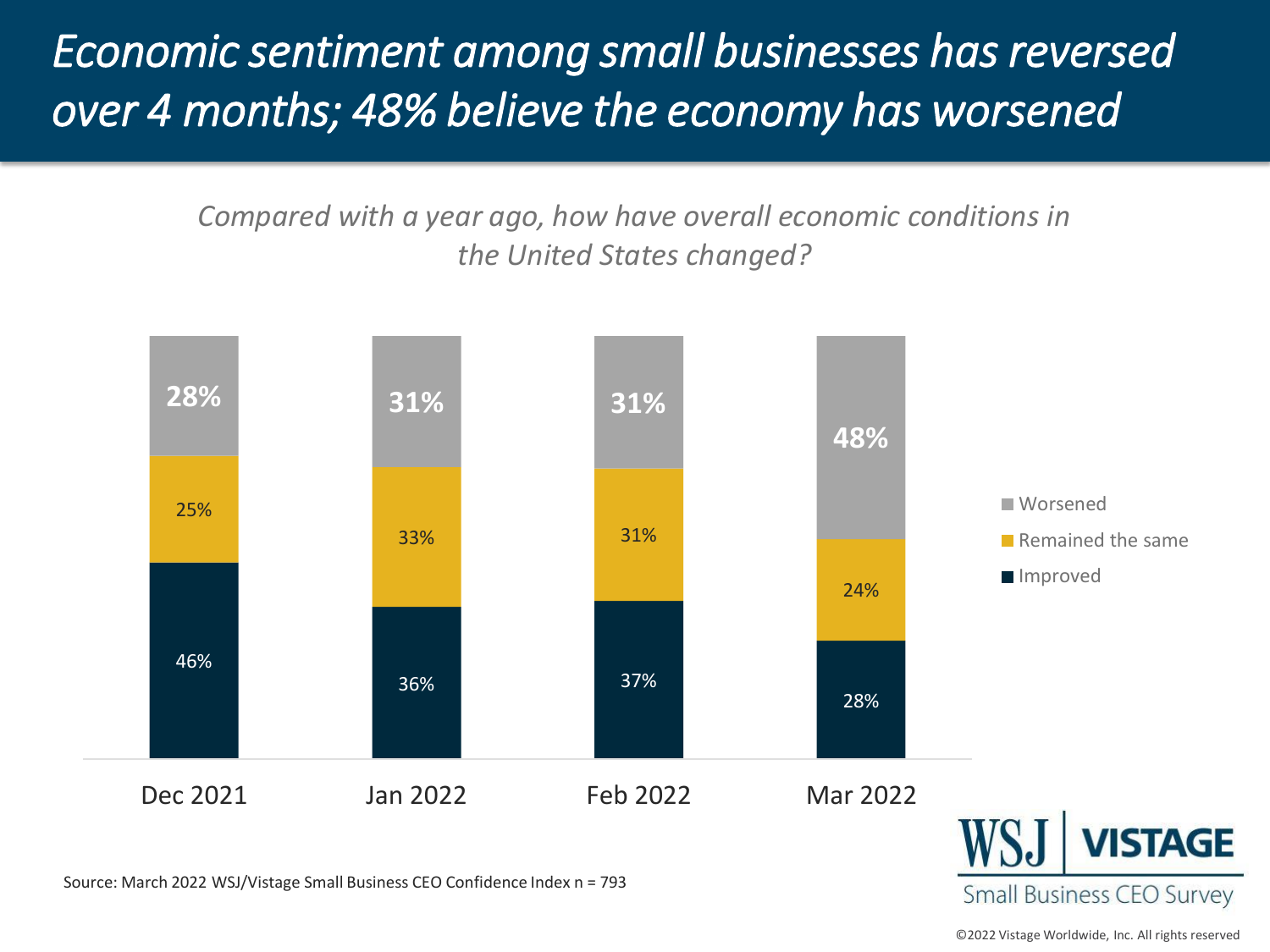# *Plans to increase fixed investments remain stable compared to last month and last year for small businesses*

*How are your firm's total fixed investment expenditures likely to change during the next 12 months?* 



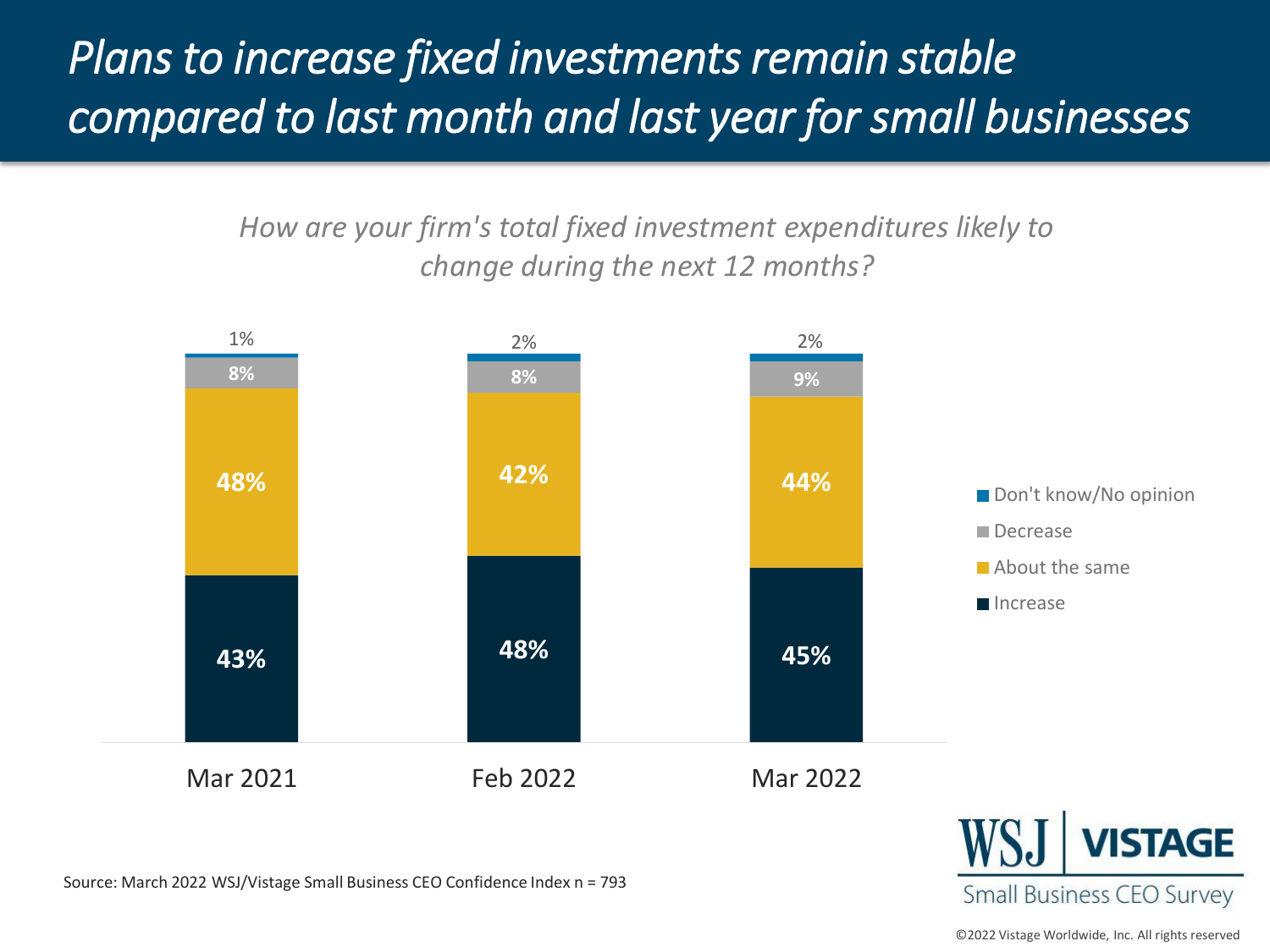## *Expectations for increased revenues among small businesses return to levels recorded last fall*

Proportion of small businesses that project increased revenues over the next 12 months





Source: March 2022 WSJ/Vistage Small Business CEO Confidence Index n = 793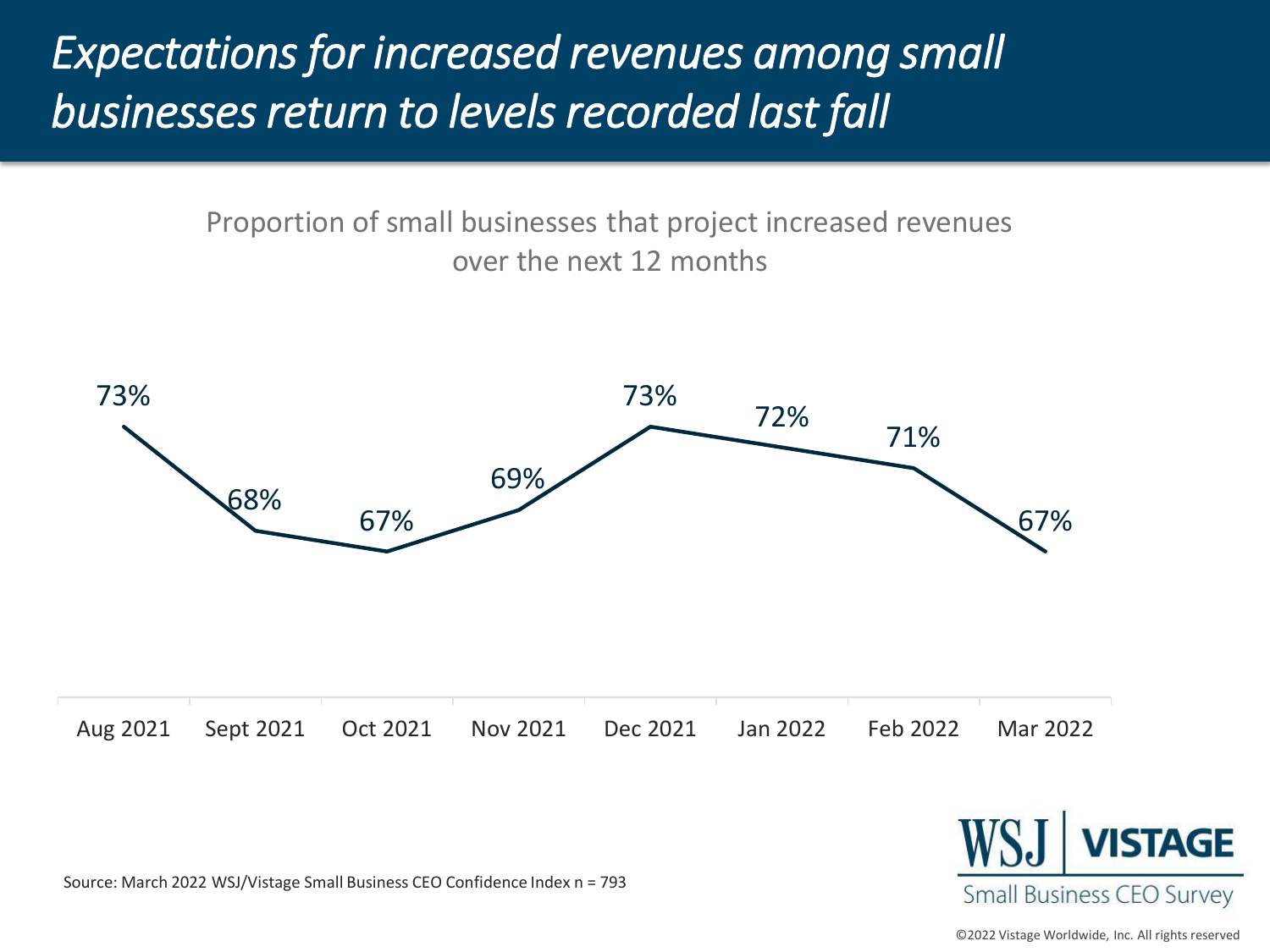# *Workforce expansion plans ease in March, while operational challenges due to talent scarcity increase*

*How do you expect your firm's total number of employees to change during the next 12 months?*

*Are hiring challenges impacting your ability to operate your business at full capacity?*



- $\blacksquare$  Remain the same
- Don't know/No opinion



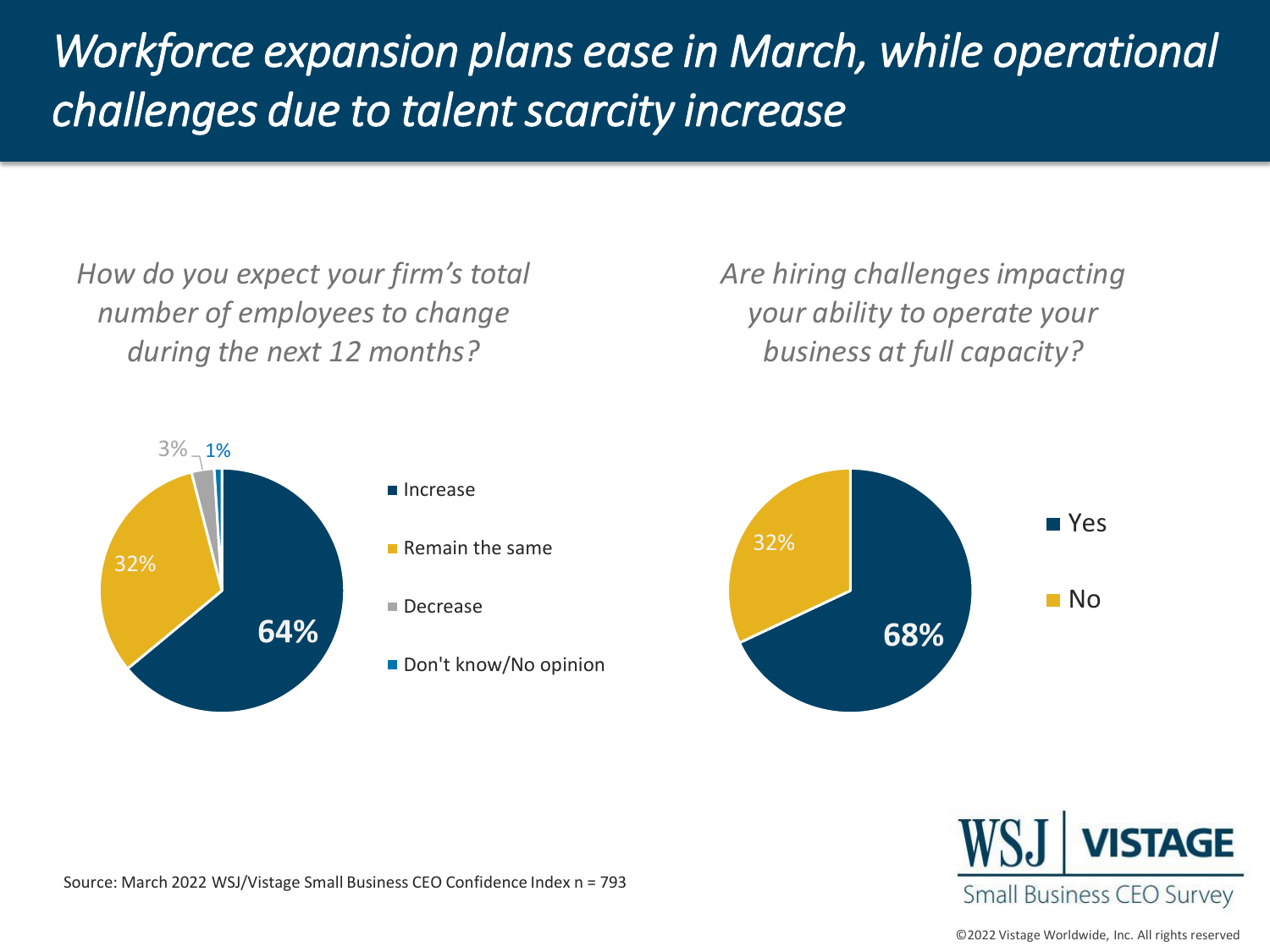# *Increased wages and compensation is the biggest effect from inflation for small and midsize businesses*

*Which effects from inflation is your business experiencing?* 





Source: March 2022 WSJ/Vistage Small Business CEO Confidence Index n = 793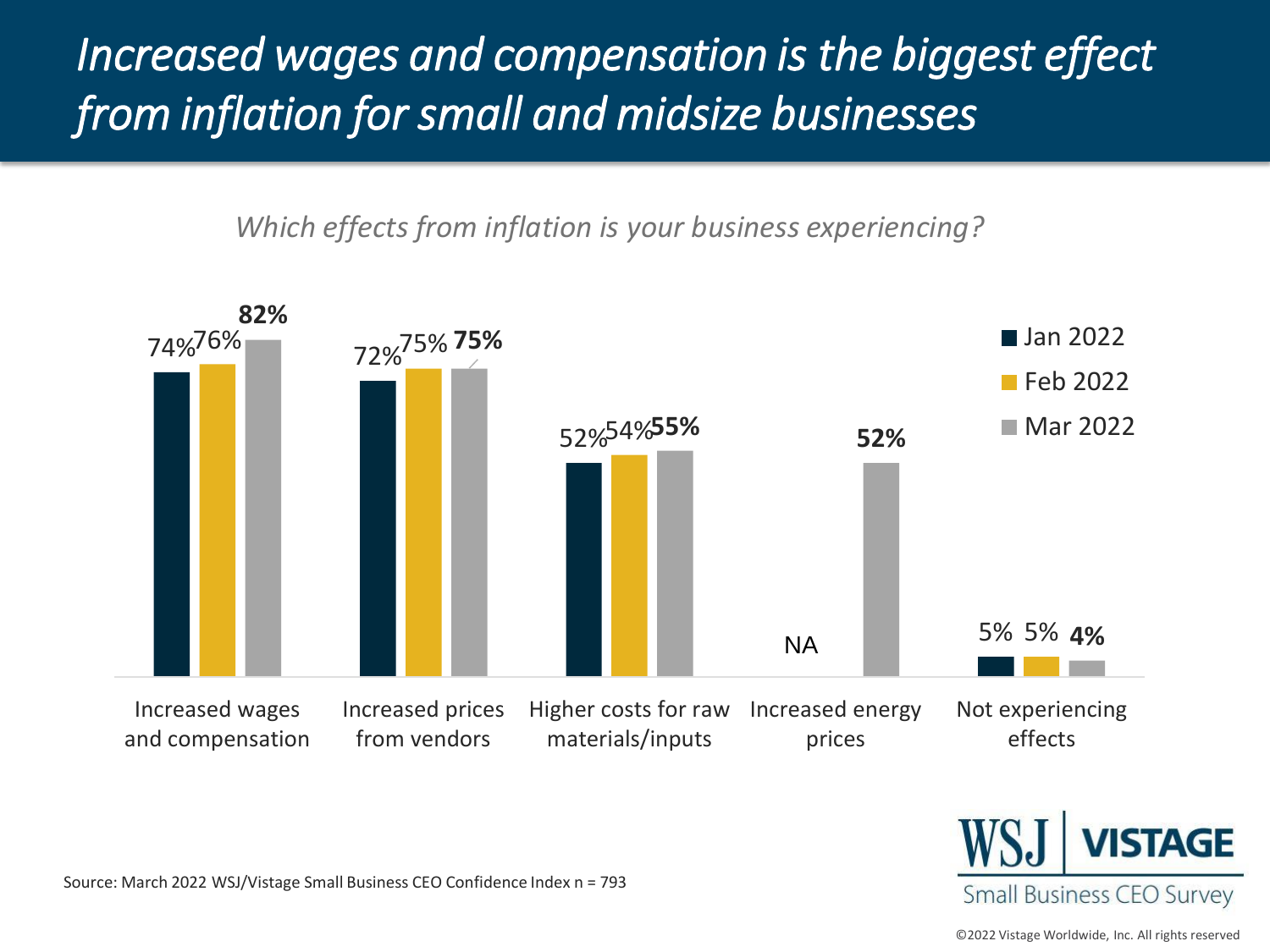### *In March, while 41% of small businesses anticipated impacts of the Russia Ukraine war, 44% were uncertain*

#### *Will Russia's invasion of Ukraine have any impact on your business?*



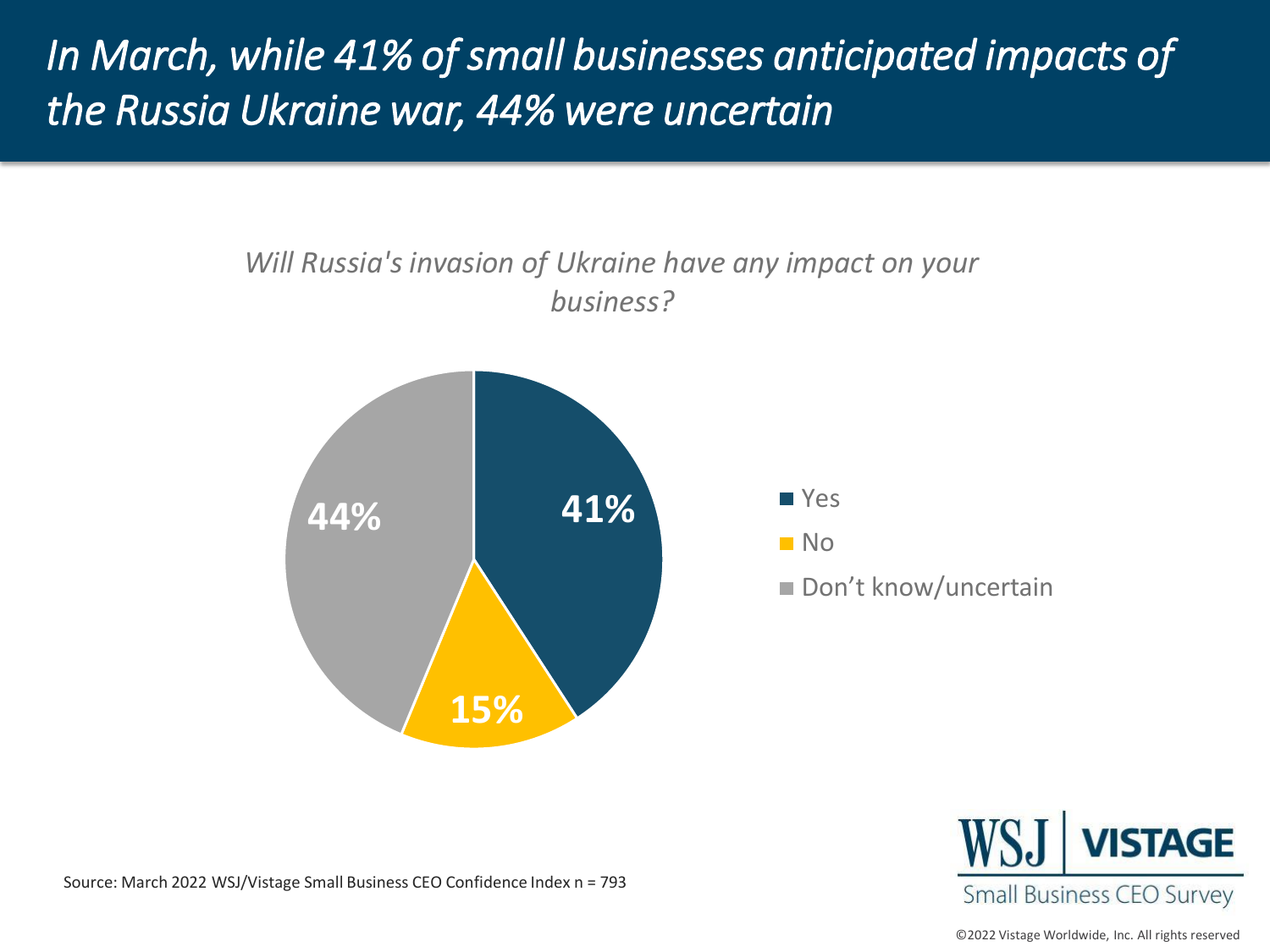# *The proportion of small business with worsening supply chain problems increased 5 points from last month*

### *Which best describes your supply chain?*





©2022 Vistage Worldwide, Inc. All rights reserved

**Small Business CEO Survey**